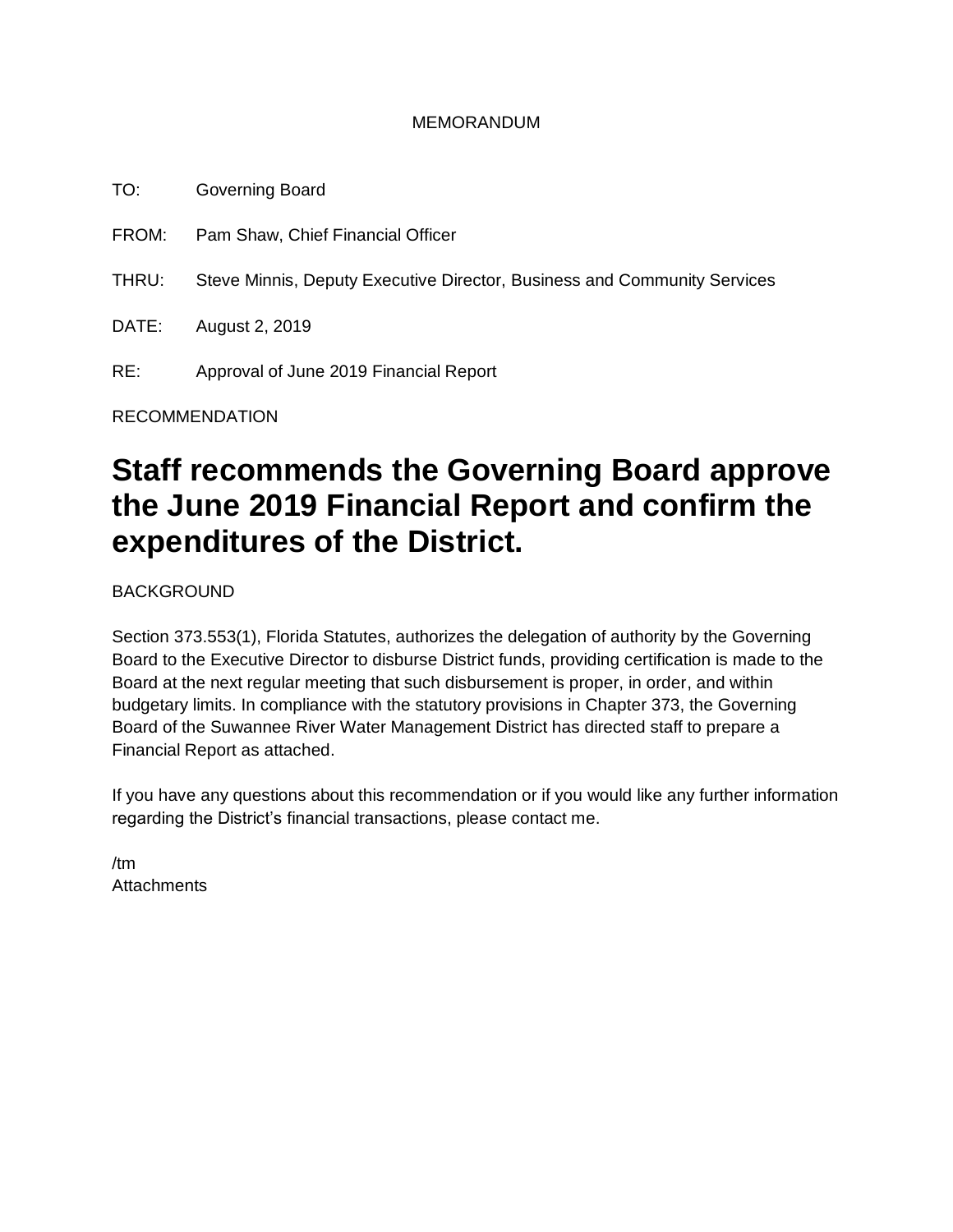| <b>Suwannee River Water Management District</b> |
|-------------------------------------------------|
| <b>Cash Report</b>                              |
| <b>June 2019</b>                                |

| <b>Financial Institution/Account</b>       | <b>Monthly</b><br><b>Interest</b> | <b>Interest</b><br>Rate % | <b>Closing</b><br><b>Balance</b> |
|--------------------------------------------|-----------------------------------|---------------------------|----------------------------------|
| <b>First Federal Permit Fee</b>            | \$0.00                            |                           | \$49,441.43                      |
| <b>First Federal Accounts Payable</b>      | \$0.00                            |                           | \$35,000.00                      |
| <b>First Federal EFT Disbursements</b>     | \$0.00                            |                           | \$0.00                           |
| <b>First Federal Depository</b>            | \$205.16                          | 0.02%                     | \$888,409.84                     |
| Special Purpose Investment Account (SPIA)* | \$100,128.45                      | 3.01%                     | \$41,074,034.07                  |
| <b>TOTAL</b>                               | \$100,333.61                      |                           | \$42,046,885.34                  |

\*SPIA is part of the Florida Treasury Investment Pool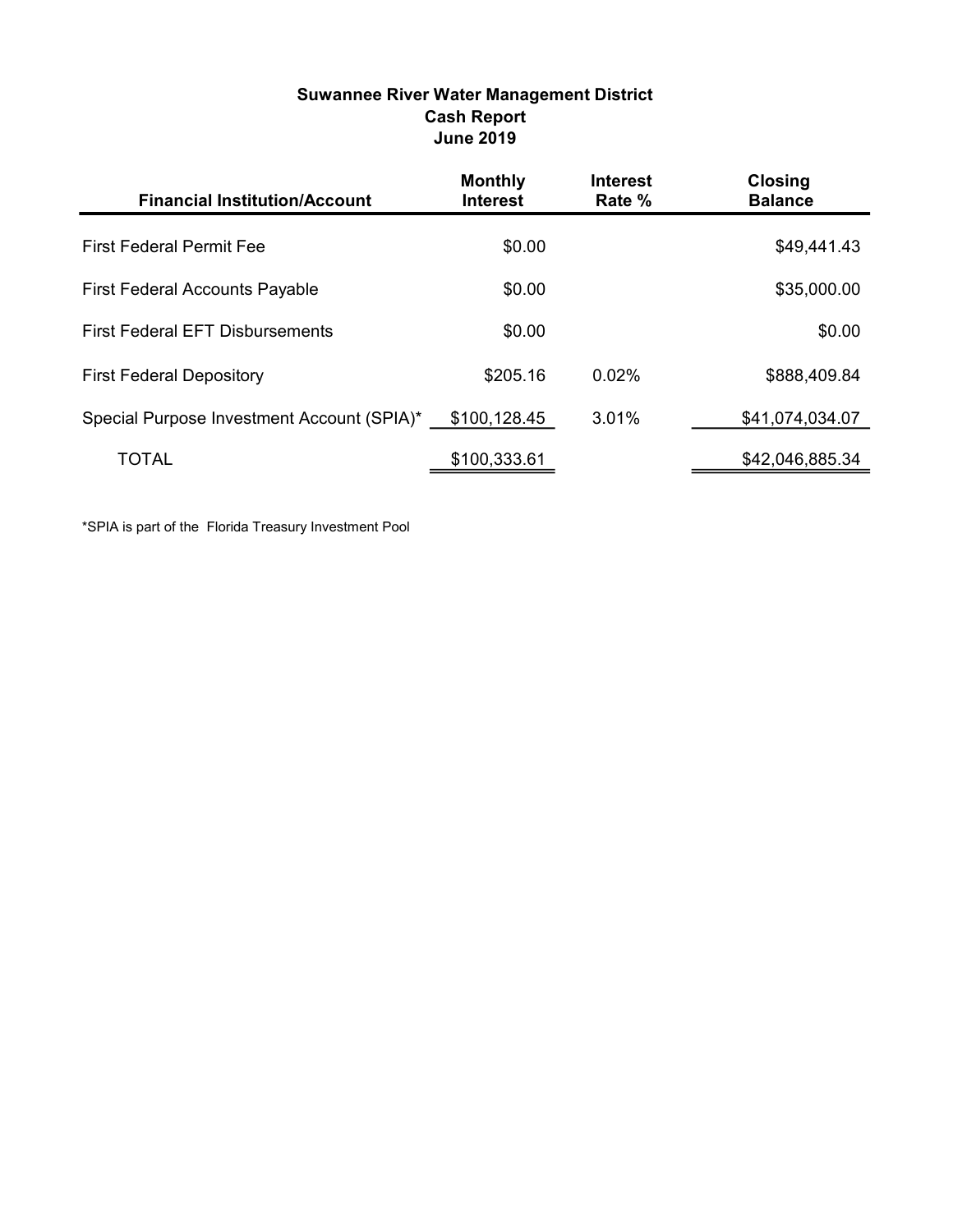#### **Suwannee River Water Management District Statement of Sources and Uses of Funds For the Month ending June 30, 2019 (Unaudited)**

|                            | <b>Current</b><br><b>Budget</b> |     | <b>Actuals</b><br><b>Through</b><br>6/30/2019 |   | Variance<br>(Under)/Over<br><b>Budget</b> | <b>Actuals As A</b><br>% of Budget |
|----------------------------|---------------------------------|-----|-----------------------------------------------|---|-------------------------------------------|------------------------------------|
| <b>Sources</b>             |                                 |     |                                               |   |                                           |                                    |
| Ad Valorem Property Taxes  | \$<br>5,715,938 \$              |     | 5,836,464                                     | S | 120.526                                   | 102.1%                             |
| Intergovernmental Revenues | \$<br>56,967,463                | \$. | 11,663,625                                    | S | (45,303,838)                              | 20.5%                              |
| Interest on Invested Funds | \$<br>310,000 \$                |     | 699.950 \$                                    |   | 389.950                                   | 225.8%                             |
| License and Permit Fees    | \$<br>150,000 \$                |     | 153,392 \$                                    |   | 3,392                                     | 102.3%                             |
| Other                      | \$<br>1,000,000 \$              |     | 871,716 \$                                    |   | (128, 284)                                | 87.2%                              |
| Fund Balance <sup>1</sup>  | \$<br>6,816,967                 | S   | 1.072.614                                     | S | (5,744,353)                               | 15.7%                              |
| <b>Total Sources</b>       | 70,960,368                      |     | 20,297,760                                    | S | (50,662,608)                              | 28.6%                              |

|                                              | Current       |      |                     |     |                           |     | Available     |           |              |
|----------------------------------------------|---------------|------|---------------------|-----|---------------------------|-----|---------------|-----------|--------------|
|                                              | <b>Budget</b> |      | <b>Expenditures</b> |     | Encumbrances <sup>2</sup> |     | <b>Budget</b> | %Expended | %Obligated ° |
| <b>Uses</b>                                  |               |      |                     |     |                           |     |               |           |              |
| Water Resources Planning and Monitoring      | 10.279.861    |      | 2.997.617           |     | 2.361.550                 | \$. | 4.920.694     | 29%       | 52%          |
| Acquisition, Restoration and Public Works    | 52.489.529    | - \$ | 8.424.361           |     | 22,666,304                | \$. | 21,398,864    | 16%       | 59%          |
| Operation and Maintenance of Lands and Works | 4.947.220 \$  |      | 2,321,004           | \$. | 1,344,088                 |     | 1.282.128     | 47%       | 74%          |
| Regulation                                   | \$ 472.442.   |      | 973,265             | \$. | 29,644                    | \$  | 469.532       | 66%       | 68%          |
| Outreach                                     | 233,763       | - \$ | 180.550             | -S  | $\overline{\phantom{0}}$  | S   | 53.214        | 77%       | 77%          |
| Management and Administration                | .537.553      |      | 1.121.852           |     | 27.738                    |     | 387.963       | 73%       | 75%          |
| <b>Total Uses</b>                            | 70,960,368    |      | 16.018.648          |     | 26,429,324                |     | 28.512.396    | 23%       | 60%          |

<sup>1</sup> Actual Fund Balance used is recorded at the end of the fiscal year. This amount represents Fund Balance used for the Monitor Well Improvement Program and the AG and RIVER Cost-Share Programs

 $2$  Encumbrances represent unexpended balances of open purchase orders and contracts.

 $3$  Represents the sum of expenditures and encumbrances as a percentage of the available budget.

This financial statement is prepared as of June 30, 2019 and covers the interim period since the most recent audited financial statements.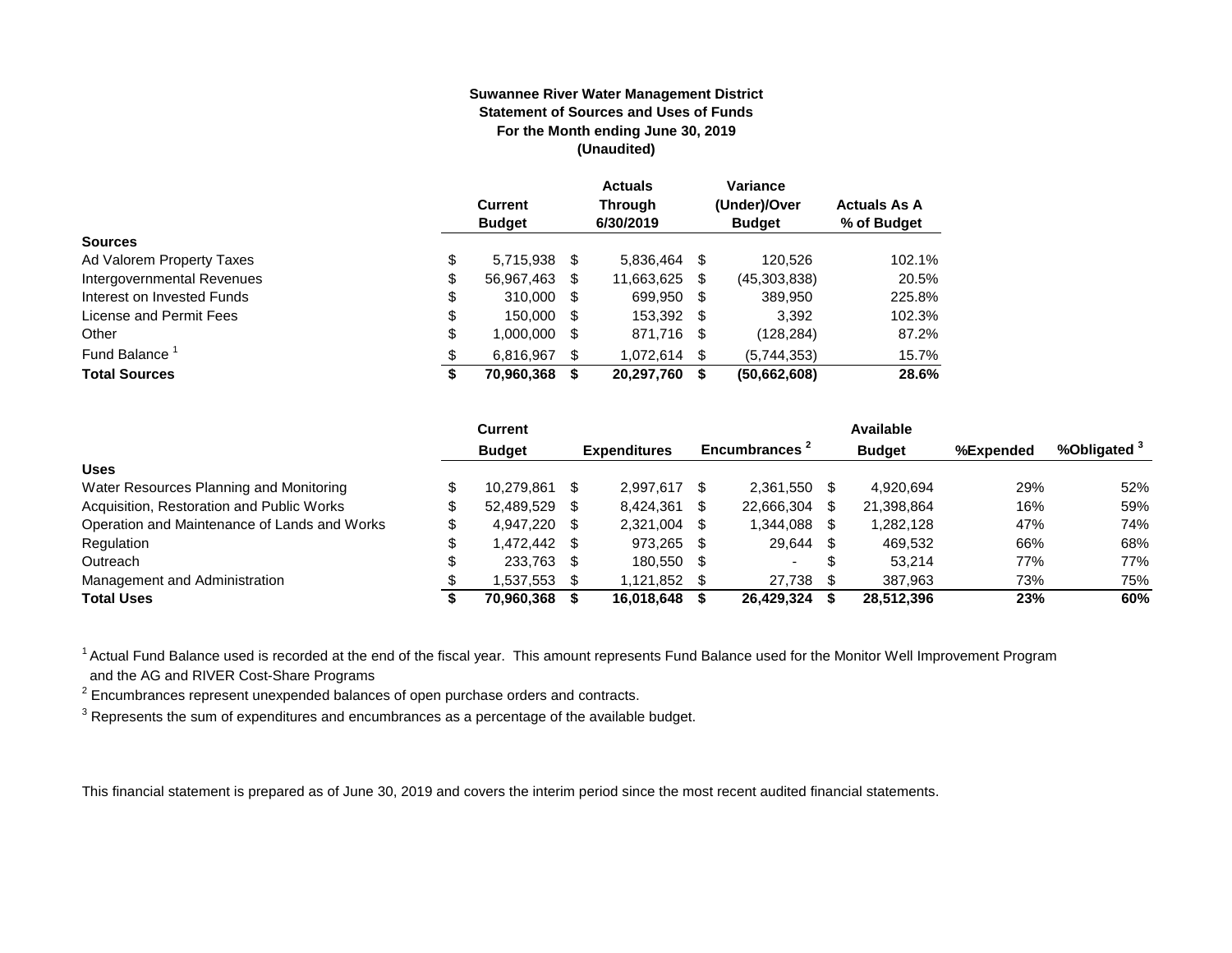|                                                         | Y-T-D<br><b>ACTUAL</b> | <b>ENCUMBRANCE</b>   | <b>ANNUAL</b><br><b>BUDGET</b> |
|---------------------------------------------------------|------------------------|----------------------|--------------------------------|
| <b>FUND Report Recap -</b>                              |                        |                      |                                |
| <b>REVENUES</b>                                         |                        |                      |                                |
| <b>DISTRICT REVENUES</b>                                | 7,561,571              | 0                    | 7,175,938                      |
| <b>LOCAL REVENUES</b>                                   | 91,600                 | 0                    | 91,600                         |
| <b>STATE REVENUES</b>                                   | 11,205,647             | 0                    | 51,942,863                     |
| <b>FEDERAL REVENUES</b>                                 | 366,328                | 0                    | 4,933,000                      |
| FUND BALANCE UTILIZATION<br><b>TOTAL REVENUES</b>       | 1,072,614              | 0                    | 6,816,967                      |
|                                                         | 20,297,760             | $\mathbf 0$          | 70,960,368                     |
| <b>EXPENDITURES</b>                                     |                        |                      |                                |
| SALARIES AND BENEFITS                                   | 4,310,564              | 0                    | 6,292,000                      |
| CONTRACTUAL SERVICES<br><b>OPERATING EXPENDITURES</b>   | 6,092,584<br>702,301   | 8,301,028<br>203,993 | 29,621,819<br>1,520,899        |
| OPERATING CAPITAL OUTLAY                                | 235,204                | 2,944                | 368,044                        |
| FIXED CAPITAL OUTLAY                                    | 11,668                 | 0                    | 1,050,000                      |
| <b>INTERAGENCY EXPENDITURES</b>                         | 4,666,327              | 17,921,359           | 32,107,606                     |
| <b>TOTAL EXPENDITURES</b>                               | 16,018,648             | 26,429,324           | 70,960,368                     |
| <b>EXCESS REVENUES OVER (UNDER) EXPENDITURES</b>        | 4,279,112              | (26, 429, 324)       | 0                              |
| <b>FUND 01 - GENERAL FUND</b>                           |                        |                      |                                |
| <b>REVENUES</b>                                         |                        |                      |                                |
| <b>DISTRICT REVENUES</b>                                | 6,535,538              | 0                    | 5,207,719                      |
| <b>LOCAL REVENUES</b>                                   | 0                      | 0                    |                                |
| <b>STATE REVENUES</b>                                   | 2,742,905              | 0                    | 2,740,000                      |
| <b>FEDERAL REVENUES</b>                                 | 17,432                 | 0                    | 0                              |
| <b>FUND BALANCE UTILIZATION</b>                         | 0                      | 0                    | 152,000                        |
| <b>TOTAL REVENUES</b>                                   | 9,295,875              | $\mathbf 0$          | 8,099,719                      |
| <b>EXPENDITURES</b>                                     |                        |                      |                                |
| SALARIES AND BENEFITS                                   | 3,432,997              | 0                    | 4,966,397                      |
| CONTRACTUAL SERVICES                                    | 390,469                | 337,847              | 1,055,909                      |
| OPERATING EXPENDITURES                                  | 404,879                | 128,553              | 954,333                        |
| OPERATING CAPITAL OUTLAY                                | 83,265                 | 2,516                | 172,580                        |
| FIXED CAPITAL OUTLAY<br><b>INTERAGENCY EXPENDITURES</b> | 0<br>442,921           | 0<br>439,894         | 0<br>950,500                   |
| <b>TOTAL EXPENDITURES</b>                               | 4,754,531              | 908,810              | 8,099,719                      |
| <b>EXCESS REVENUES OVER (UNDER) EXPENDITURES</b>        |                        |                      |                                |
|                                                         | 4,541,344              | (908, 810)           | 0                              |
| <b>FUND 05 - MIDDLE SUWANNEE</b><br><b>REVENUES</b>     |                        |                      |                                |
| <b>DISTRICT REVENUES</b>                                | 0                      | 0                    | 0                              |
| <b>LOCAL REVENUES</b>                                   | 0                      | 0                    | 0                              |
| <b>STATE REVENUES</b>                                   | 102,990                | 0                    | 250,000                        |
| <b>FEDERAL REVENUES</b>                                 | 0                      | 0                    | 0                              |
| FUND BALANCE UTILIZATION                                | 0                      | 0                    | 0                              |
| <b>TOTAL REVENUES</b>                                   | 102,990                | $\mathbf{0}$         | 250,000                        |
| <b>EXPENDITURES</b>                                     |                        |                      |                                |
| <b>SALARIES AND BENEFITS</b>                            | 0                      | 0                    | 0                              |
| CONTRACTUAL SERVICES                                    | 102,990                | 126,325              | 250,000                        |
| OPERATING EXPENDITURES                                  | 0                      | 0                    | 0                              |
| OPERATING CAPITAL OUTLAY                                | 0                      | 0                    | 0                              |
| FIXED CAPITAL OUTLAY<br><b>INTERAGENCY EXPENDITURES</b> | 0<br>0                 | 0<br>O               | 0<br>0                         |
| <b>TOTAL EXPENDITURES</b>                               | 102,990                | 126,325              | 250,000                        |
| <b>EXCESS REVENUES OVER (UNDER) EXPENDITURES</b>        | 0                      | (126, 325)           | $\mathbf 0$                    |
|                                                         |                        |                      |                                |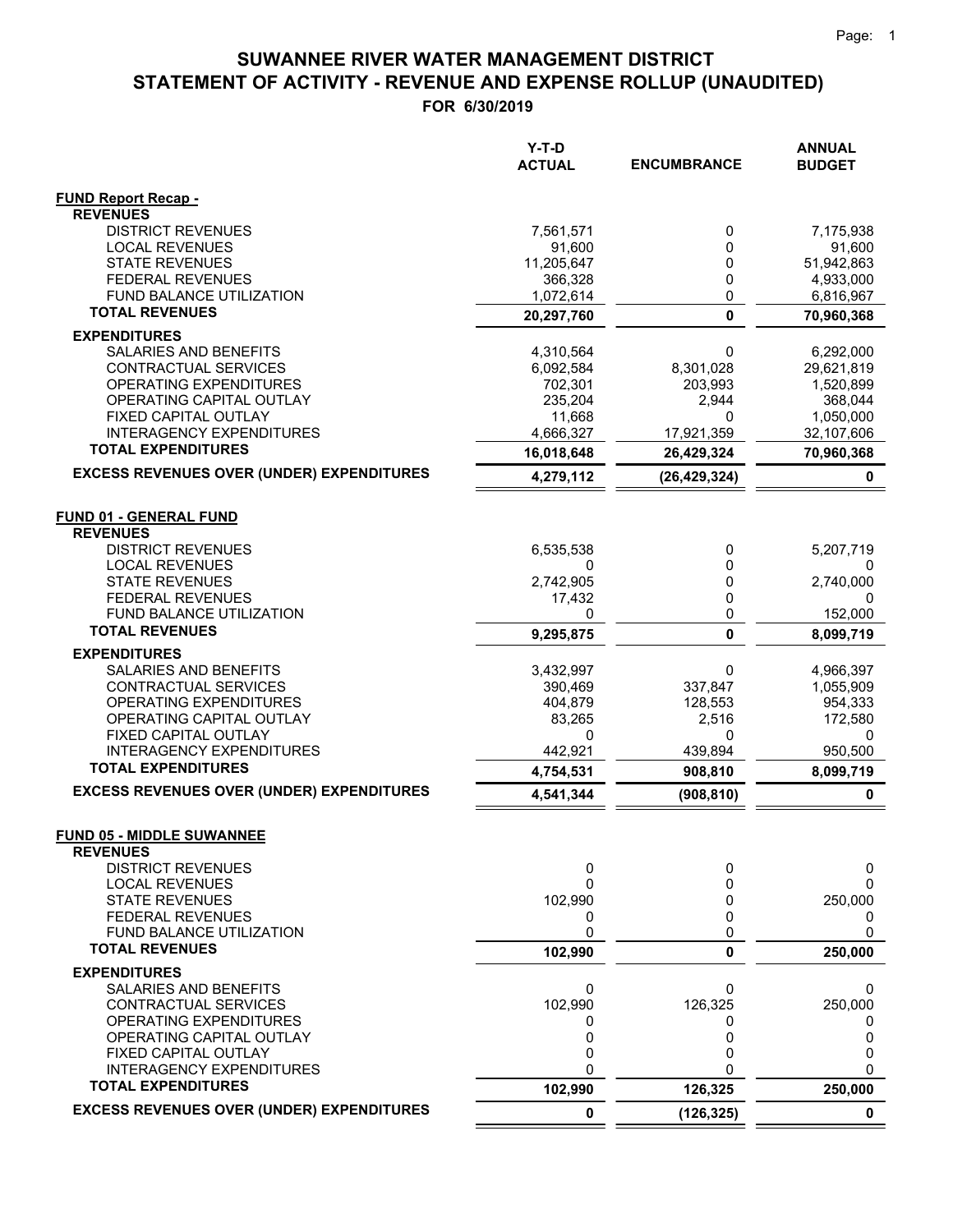$=$   $=$ 

## **STATEMENT OF ACTIVITY - REVENUE AND EXPENSE ROLLUP (UNAUDITED) SUWANNEE RIVER WATER MANAGEMENT DISTRICT**

|                                                                                                 | Y-T-D<br><b>ACTUAL</b> | <b>ENCUMBRANCE</b> | <b>ANNUAL</b><br><b>BUDGET</b> |
|-------------------------------------------------------------------------------------------------|------------------------|--------------------|--------------------------------|
| <b>FUND 06 - SPRINGS GRANTS</b>                                                                 |                        |                    |                                |
| <b>REVENUES</b>                                                                                 |                        |                    |                                |
| <b>DISTRICT REVENUES</b><br><b>LOCAL REVENUES</b>                                               | 0<br>0                 | 0<br>0             | 152,000                        |
| <b>STATE REVENUES</b>                                                                           | 3,633,761              | 0                  | 43,302,400                     |
| <b>FEDERAL REVENUES</b>                                                                         | 0                      | 0                  |                                |
| <b>FUND BALANCE UTILIZATION</b>                                                                 | 0                      | 0                  | 0                              |
| <b>TOTAL REVENUES</b>                                                                           | 3,633,761              | 0                  | 43,454,400                     |
| <b>EXPENDITURES</b>                                                                             |                        |                    |                                |
| SALARIES AND BENEFITS                                                                           | 0                      | 0                  | 0                              |
| CONTRACTUAL SERVICES<br>OPERATING EXPENDITURES                                                  | 1,690,339              | 4,411,925<br>249   | 16,182,300                     |
| OPERATING CAPITAL OUTLAY                                                                        | 4,950<br>0             | 0                  | 0<br>0                         |
| FIXED CAPITAL OUTLAY                                                                            | 0                      | $\Omega$           | 0                              |
| <b>INTERAGENCY EXPENDITURES</b>                                                                 | 3,099,121              | 15,205,031         | 27,272,100                     |
| <b>TOTAL EXPENDITURES</b>                                                                       | 4,794,410              | 19,617,205         | 43,454,400                     |
| <b>EXCESS REVENUES OVER (UNDER) EXPENDITURES</b><br>* Expenditures to be covered by FDEP Grants | (1, 160, 649)          | (19, 617, 205)     | 0                              |
| <b>FUND 07 - LOCAL REVENUE</b>                                                                  |                        |                    |                                |
| <b>REVENUES</b>                                                                                 |                        |                    |                                |
| <b>DISTRICT REVENUES</b>                                                                        | 0                      | 0                  | 0                              |
| <b>LOCAL REVENUES</b><br><b>STATE REVENUES</b>                                                  | 91,600<br>0            | 0<br>0             | 91,600<br>0                    |
| <b>FEDERAL REVENUES</b>                                                                         | 0                      | 0                  | 0                              |
| <b>FUND BALANCE UTILIZATION</b>                                                                 | 0                      | 0                  | 0                              |
| <b>TOTAL REVENUES</b>                                                                           | 91,600                 | $\mathbf{0}$       | 91,600                         |
| <b>EXPENDITURES</b>                                                                             |                        |                    |                                |
| SALARIES AND BENEFITS                                                                           | 0                      | 0                  | 0                              |
| CONTRACTUAL SERVICES<br>OPERATING EXPENDITURES                                                  | 0<br>0                 | 0<br>0             | 0<br>0                         |
| OPERATING CAPITAL OUTLAY                                                                        | 0                      | 0                  | 0                              |
| FIXED CAPITAL OUTLAY                                                                            | 0                      | 0                  | $\Omega$                       |
| <b>INTERAGENCY EXPENDITURES</b>                                                                 | 91,600                 | 0                  | 91,600                         |
| <b>TOTAL EXPENDITURES</b>                                                                       | 91,600                 | $\pmb{0}$          | 91,600                         |
| <b>EXCESS REVENUES OVER (UNDER) EXPENDITURES</b>                                                | 0                      | 0                  | 0                              |
| <b>FUND 08 - WMLTF - SPRINGS</b><br><b>REVENUES</b>                                             |                        |                    |                                |
| <b>DISTRICT REVENUES</b>                                                                        | 3,286                  | 0                  | 0                              |
| <b>LOCAL REVENUES</b>                                                                           | 0                      | $\Omega$           | $\Omega$                       |
| <b>STATE REVENUES</b>                                                                           | 1,119                  | 0                  | 150,000                        |
| <b>FEDERAL REVENUES</b><br>FUND BALANCE UTILIZATION                                             | 0<br>0                 | 0<br>0             | 0<br>0                         |
| <b>TOTAL REVENUES</b>                                                                           | 4,405                  | 0                  | 150,000                        |
| <b>EXPENDITURES</b>                                                                             |                        |                    |                                |
| SALARIES AND BENEFITS                                                                           | 4,406                  | 0                  | 0                              |
| <b>CONTRACTUAL SERVICES</b><br>OPERATING EXPENDITURES                                           | 0<br>0                 | 0<br>$\Omega$      | 0<br>0                         |
| OPERATING CAPITAL OUTLAY                                                                        | 0                      | 0                  | 0                              |
| FIXED CAPITAL OUTLAY                                                                            | 0                      | $\Omega$           | 0                              |
| <b>INTERAGENCY EXPENDITURES</b>                                                                 | 0                      | 194,676            | 150,000                        |
| <b>TOTAL EXPENDITURES</b>                                                                       | 4,406                  | 194,676            | 150,000                        |
| <b>EXCESS REVENUES OVER (UNDER) EXPENDITURES</b>                                                | (1)                    | (194, 676)         | $\mathbf 0$                    |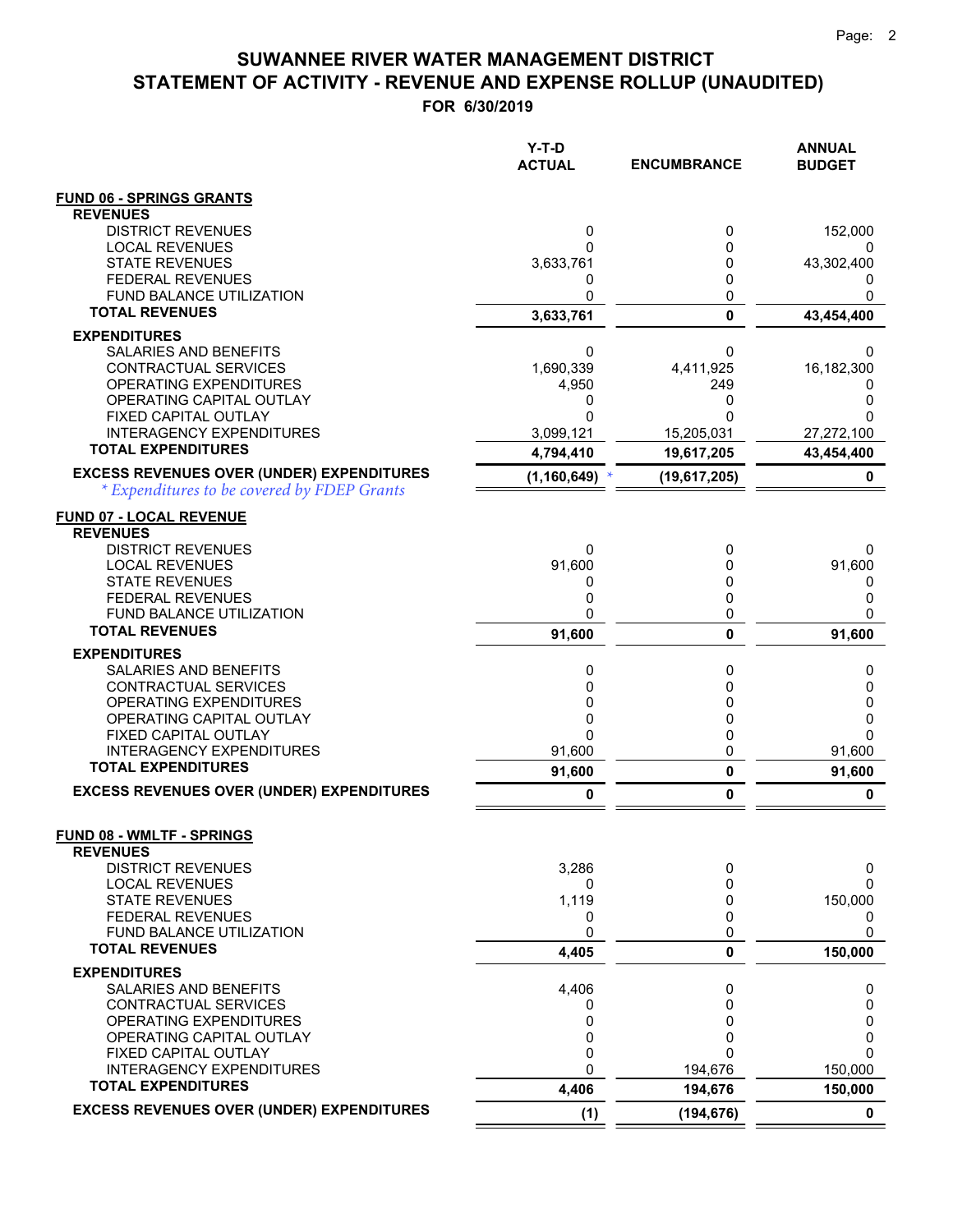|                                                                     | Y-T-D<br><b>ACTUAL</b> | <b>ENCUMBRANCE</b> | <b>ANNUAL</b><br><b>BUDGET</b> |
|---------------------------------------------------------------------|------------------------|--------------------|--------------------------------|
| <b>FUND 09 - MONITOR WELL</b>                                       |                        |                    |                                |
| <b>REVENUES</b>                                                     |                        |                    |                                |
| <b>DISTRICT REVENUES</b>                                            | 0                      | 0                  | 0                              |
| <b>LOCAL REVENUES</b><br><b>STATE REVENUES</b>                      | 0<br>0                 | 0<br>0             | 0<br>0                         |
| <b>FEDERAL REVENUES</b>                                             | $\mathbf{0}$           | $\mathbf 0$        | 0                              |
| <b>FUND BALANCE UTILIZATION</b>                                     | 12,073                 | 0                  | 115,000                        |
| <b>TOTAL REVENUES</b>                                               | 12,073                 | $\mathbf 0$        | 115,000                        |
| <b>EXPENDITURES</b>                                                 |                        |                    |                                |
| SALARIES AND BENEFITS                                               | 0                      | 0                  | 0                              |
| <b>CONTRACTUAL SERVICES</b>                                         | 11,460                 | 0                  | 100,000                        |
| OPERATING EXPENDITURES                                              | 613                    | 0                  | 15,000                         |
| OPERATING CAPITAL OUTLAY                                            | 0                      | 0                  | 0                              |
| FIXED CAPITAL OUTLAY<br><b>INTERAGENCY EXPENDITURES</b>             | 0<br>0                 | 0<br>0             | 0<br>0                         |
| <b>TOTAL EXPENDITURES</b>                                           | 12,073                 | 0                  | 115,000                        |
| <b>EXCESS REVENUES OVER (UNDER) EXPENDITURES</b>                    | 0                      | 0                  | 0                              |
|                                                                     |                        |                    |                                |
| <b>FUND 10 - LAND CONSERVATION - FLORIDA FOREVER &amp;</b><br>P2000 |                        |                    |                                |
| <b>REVENUES</b>                                                     |                        |                    |                                |
| <b>DISTRICT REVENUES</b>                                            | 1,330                  | 0                  | 0                              |
| <b>LOCAL REVENUES</b>                                               | 0                      | 0                  | 0                              |
| <b>STATE REVENUES</b><br><b>FEDERAL REVENUES</b>                    | 0<br>$\Omega$          | 0<br>0             | 0<br>0                         |
| <b>FUND BALANCE UTILIZATION</b>                                     | 11,469                 | 0                  | 300,000                        |
| <b>TOTAL REVENUES</b>                                               | 12,799                 | $\mathbf{0}$       | 300,000                        |
| <b>EXPENDITURES</b>                                                 |                        |                    |                                |
| SALARIES AND BENEFITS                                               | 0                      | 0                  | 0                              |
| CONTRACTUAL SERVICES                                                | 6,066                  | 0                  | 45,000                         |
| OPERATING EXPENDITURES                                              | 33                     | 0                  | 2,500                          |
| OPERATING CAPITAL OUTLAY                                            | 0                      | 0                  | 0                              |
| FIXED CAPITAL OUTLAY<br><b>INTERAGENCY EXPENDITURES</b>             | 6,700<br>0             | 0<br>0             | 252,500<br>0                   |
| <b>TOTAL EXPENDITURES</b>                                           | 12,799                 | $\mathbf{0}$       | 300,000                        |
| <b>EXCESS REVENUES OVER (UNDER) EXPENDITURES</b>                    | 0                      | $\bf{0}$           | 0                              |
|                                                                     |                        |                    |                                |
| <b>FUND 12 - DOT ETDM</b><br><b>REVENUES</b>                        |                        |                    |                                |
| <b>DISTRICT REVENUES</b>                                            | 679                    | 0                  | 0                              |
| <b>LOCAL REVENUES</b>                                               | 0                      | 0                  | 0                              |
| <b>STATE REVENUES</b>                                               | 0                      | 0                  | 0                              |
| <b>FEDERAL REVENUES</b>                                             | $\Omega$               | 0                  | 0                              |
| <b>FUND BALANCE UTILIZATION</b>                                     | 327                    | 0                  | 5,335                          |
| <b>TOTAL REVENUES</b>                                               | 1,006                  | 0                  | 5,335                          |
| <b>EXPENDITURES</b>                                                 |                        |                    |                                |
| SALARIES AND BENEFITS                                               | 1,005                  | 0                  | 5,335                          |
| CONTRACTUAL SERVICES<br><b>OPERATING EXPENDITURES</b>               | 0<br>0                 | 0<br>0             | 0<br>0                         |
| OPERATING CAPITAL OUTLAY                                            | 0                      | 0                  | 0                              |
| FIXED CAPITAL OUTLAY                                                | 0                      | 0                  | 0                              |
| <b>INTERAGENCY EXPENDITURES</b>                                     | 0                      | 0                  | 0                              |
| <b>TOTAL EXPENDITURES</b>                                           | 1,005                  | 0                  | 5,335                          |
| <b>EXCESS REVENUES OVER (UNDER) EXPENDITURES</b>                    | 1                      | 0                  | $\mathbf 0$                    |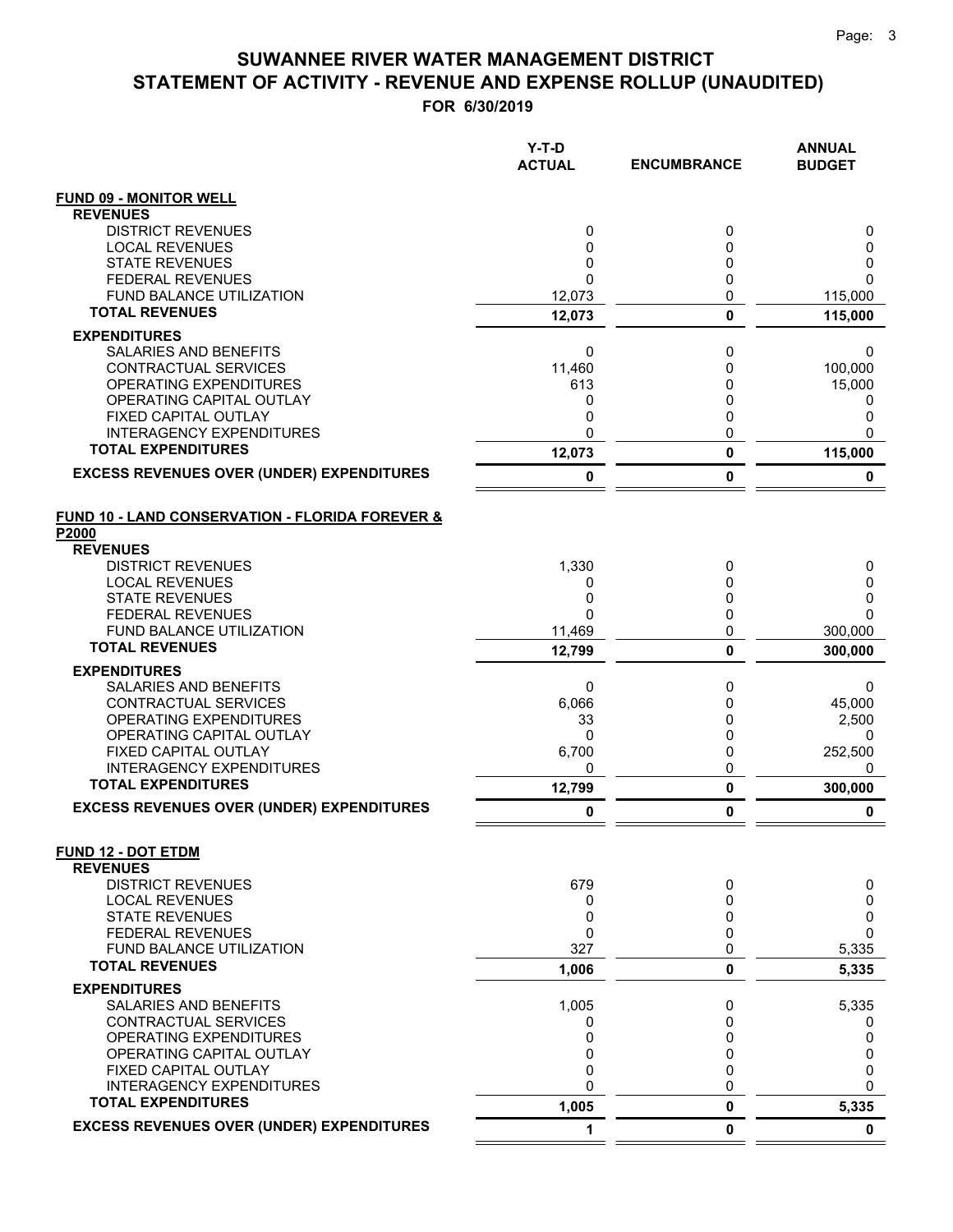|                                                              | Y-T-D<br><b>ACTUAL</b> | <b>ENCUMBRANCE</b>    | <b>ANNUAL</b><br><b>BUDGET</b> |
|--------------------------------------------------------------|------------------------|-----------------------|--------------------------------|
| <b>FUND 13 - LAND MANAGEMENT &amp; OPERATIONS</b>            |                        |                       |                                |
| <b>REVENUES</b>                                              |                        |                       |                                |
| <b>DISTRICT REVENUES</b>                                     | 871,174                | 0                     | 1,816,219                      |
| <b>LOCAL REVENUES</b><br><b>STATE REVENUES</b>               | 0                      | 0<br>0                |                                |
| <b>FEDERAL REVENUES</b>                                      | 2,224,839<br>0         | 0                     | 2,326,119<br>40,000            |
| <b>FUND BALANCE UTILIZATION</b>                              | 0                      | 0                     | 1,197,382                      |
| <b>TOTAL REVENUES</b>                                        | 3,096,013              | 0                     | 5,379,720                      |
| <b>EXPENDITURES</b>                                          |                        |                       |                                |
| <b>SALARIES AND BENEFITS</b>                                 | 477,728                | 0                     | 667,664                        |
| CONTRACTUAL SERVICES                                         | 1,087,678              | 931,246               | 2,542,291                      |
| OPERATING EXPENDITURES                                       | 284,704                | 65,271                | 523,066                        |
| OPERATING CAPITAL OUTLAY                                     | 151,939                | 427                   | 195,464                        |
| FIXED CAPITAL OUTLAY                                         | 4,968                  | 0                     | 797,500                        |
| <b>INTERAGENCY EXPENDITURES</b>                              | 315,417                | 182,032               | 653,735                        |
| <b>TOTAL EXPENDITURES</b>                                    | 2,322,434              | 1,178,976             | 5,379,720                      |
| <b>EXCESS REVENUES OVER (UNDER) EXPENDITURES</b>             | 773,579                | (1, 178, 976)         | 0                              |
| <b>FUND 19 - FDOT MITIGATION</b>                             |                        |                       |                                |
| <b>REVENUES</b><br><b>DISTRICT REVENUES</b>                  | 7,610                  | 0                     |                                |
| <b>LOCAL REVENUES</b>                                        | 0                      | $\Omega$              | 0<br>0                         |
| <b>STATE REVENUES</b>                                        | 72,508                 | 0                     | 161,000                        |
| <b>FEDERAL REVENUES</b>                                      | 0                      | 0                     | 0                              |
| <b>FUND BALANCE UTILIZATION</b>                              | 0                      | 0                     | 100,000                        |
| <b>TOTAL REVENUES</b>                                        | 80,118                 | 0                     | 261,000                        |
| <b>EXPENDITURES</b>                                          |                        |                       |                                |
| SALARIES AND BENEFITS                                        | 60                     | 0                     | 0                              |
| CONTRACTUAL SERVICES                                         | 78,953                 | 212,330               | 261,000                        |
| OPERATING EXPENDITURES                                       | 1,105                  | 9,920                 | 0                              |
| OPERATING CAPITAL OUTLAY                                     | 0                      | 0                     | 0                              |
| FIXED CAPITAL OUTLAY                                         | 0                      | 0                     | 0                              |
| <b>INTERAGENCY EXPENDITURES</b>                              | 0                      | 0                     | 0                              |
| <b>TOTAL EXPENDITURES</b>                                    | 80,118                 | 222,250               | 261,000                        |
| <b>EXCESS REVENUES OVER (UNDER) EXPENDITURES</b>             | 0                      | (222, 250)            | $\pmb{0}$                      |
| FUND 20 - MINIMUM FLOWS AND MINIMUM WATER LEVELS<br>(MFL)    |                        |                       |                                |
| <b>REVENUES</b>                                              |                        |                       |                                |
| <b>DISTRICT REVENUES</b>                                     | 0                      | 0                     | 0                              |
| <b>LOCAL REVENUES</b>                                        | 0                      | 0                     | 0                              |
| <b>STATE REVENUES</b>                                        | 811,776                | 0                     | 1,891,604                      |
| <b>FEDERAL REVENUES</b>                                      | 0                      | 0                     | 0                              |
| FUND BALANCE UTILIZATION                                     | 0                      | 0                     | 0                              |
| <b>TOTAL REVENUES</b>                                        | 811,776                | 0                     | 1,891,604                      |
| <b>EXPENDITURES</b>                                          |                        |                       |                                |
| SALARIES AND BENEFITS                                        | 389,190                | 0                     | 637,604                        |
| CONTRACTUAL SERVICES                                         | 297,639                | 331,400               | 1,059,000                      |
| OPERATING EXPENDITURES                                       | 3,698                  | 0                     | 20,000                         |
| OPERATING CAPITAL OUTLAY                                     | 0                      | 0                     | 0                              |
| FIXED CAPITAL OUTLAY                                         | 0                      | 0                     | 0                              |
| <b>INTERAGENCY EXPENDITURES</b><br><b>TOTAL EXPENDITURES</b> | 121,250                | 57,500                | 175,000                        |
| <b>EXCESS REVENUES OVER (UNDER) EXPENDITURES</b>             | 811,777<br>(1)         | 388,900<br>(388, 900) | 1,891,604<br>0                 |
|                                                              |                        |                       |                                |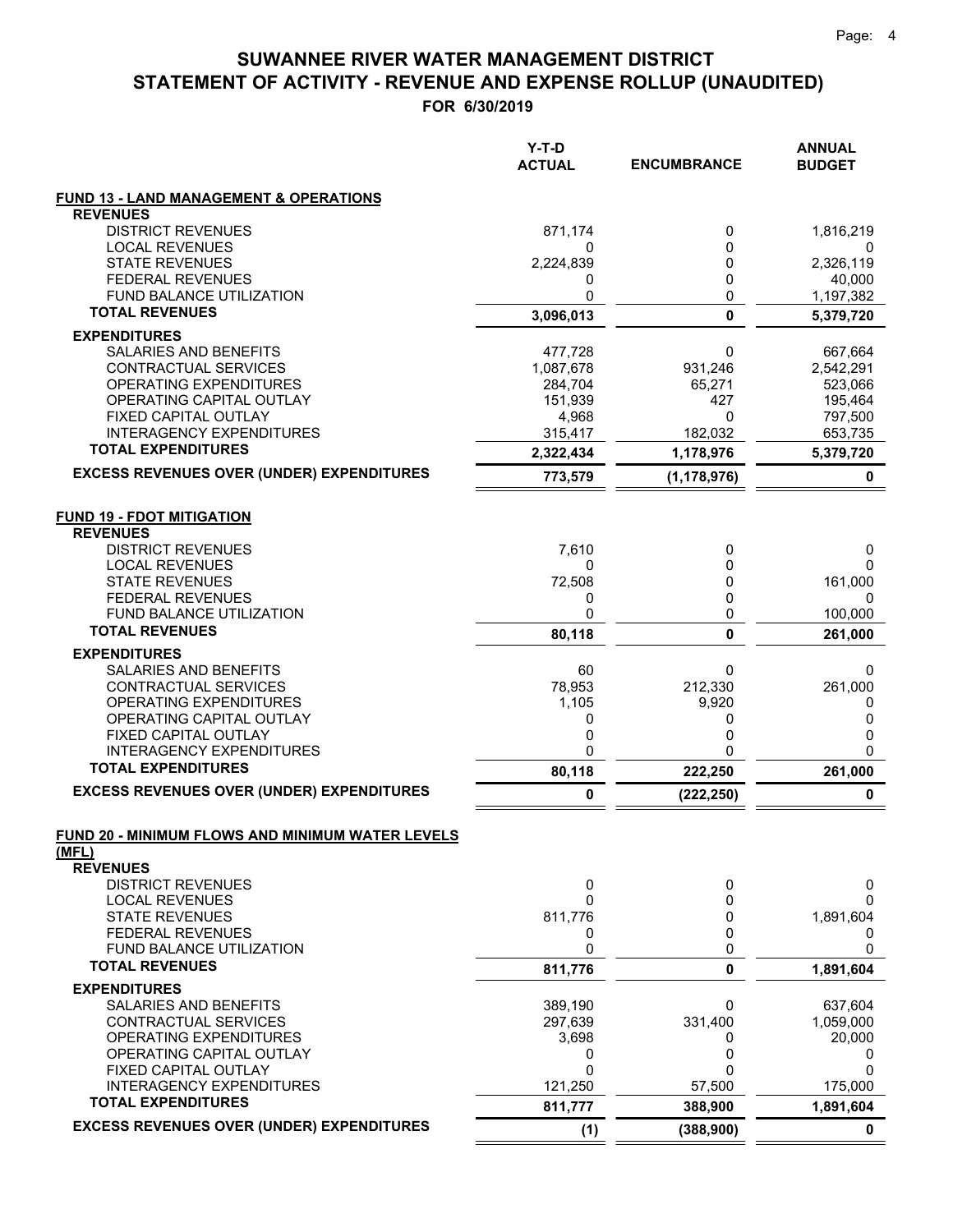|                                                            | $Y-T-D$<br><b>ACTUAL</b> | <b>ENCUMBRANCE</b> | <b>ANNUAL</b><br><b>BUDGET</b> |
|------------------------------------------------------------|--------------------------|--------------------|--------------------------------|
| <b>FUND 29 - SUWANNEE RIVER PARTNERSHIP (SRP)</b>          |                          |                    |                                |
| <b>REVENUES</b>                                            |                          |                    |                                |
| <b>DISTRICT REVENUES</b>                                   | 17,115                   | 0                  | 0                              |
| <b>LOCAL REVENUES</b><br><b>STATE REVENUES</b>             | 0                        | 0<br>0             | 0                              |
| <b>FEDERAL REVENUES</b>                                    | 48,082<br>0              | 0                  | 34,000<br>0                    |
| FUND BALANCE UTILIZATION                                   | 24,873                   | 0                  | 119,000                        |
| <b>TOTAL REVENUES</b>                                      | 90,070                   | 0                  | 153,000                        |
| <b>EXPENDITURES</b>                                        |                          |                    |                                |
| <b>SALARIES AND BENEFITS</b>                               | 0                        | 0                  | 0                              |
| CONTRACTUAL SERVICES                                       | 0                        | 0                  | $\Omega$                       |
| OPERATING EXPENDITURES                                     | 2,320                    | 0                  | 6,000                          |
| OPERATING CAPITAL OUTLAY                                   | 0                        | 0                  | 0                              |
| FIXED CAPITAL OUTLAY                                       | $\Omega$                 | 0                  | $\Omega$                       |
| <b>INTERAGENCY EXPENDITURES</b>                            | 87,750                   | 59,250             | 147,000                        |
| <b>TOTAL EXPENDITURES</b>                                  | 90,070                   | 59,250             | 153,000                        |
| <b>EXCESS REVENUES OVER (UNDER) EXPENDITURES</b>           | 0                        | (59, 250)          | 0                              |
| <b>FUND 33 - PCS MITIGATION - LAND ACQUISITION</b>         |                          |                    |                                |
| <b>REVENUES</b>                                            |                          |                    |                                |
| <b>DISTRICT REVENUES</b>                                   | 124,838                  | 0                  | 0                              |
| <b>LOCAL REVENUES</b>                                      | 0                        | 0                  | 0                              |
| <b>STATE REVENUES</b>                                      | 0                        | 0                  | 0                              |
| <b>FEDERAL REVENUES</b>                                    | 0                        | 0                  | 0                              |
| <b>FUND BALANCE UTILIZATION</b>                            | 0                        | 0                  | 0                              |
| <b>TOTAL REVENUES</b>                                      | 124,838                  | 0                  | 0                              |
| <b>EXPENDITURES</b>                                        |                          |                    |                                |
| SALARIES AND BENEFITS                                      | 0                        | 0                  | 0                              |
| CONTRACTUAL SERVICES                                       | 0                        | 0                  | 0                              |
| OPERATING EXPENDITURES                                     | 0                        | 0                  | 0                              |
| OPERATING CAPITAL OUTLAY                                   | 0                        | 0                  | 0                              |
| FIXED CAPITAL OUTLAY<br><b>INTERAGENCY EXPENDITURES</b>    | 0                        | 0                  | 0                              |
| <b>TOTAL EXPENDITURES</b>                                  | 0<br>$\mathbf 0$         | 0<br>$\pmb{0}$     | 0<br>$\pmb{0}$                 |
| <b>EXCESS REVENUES OVER (UNDER) EXPENDITURES</b>           | 124,838                  | 0                  | 0                              |
|                                                            |                          |                    |                                |
| <b>FUND 51 - DISTRICT AG COST-SHARE</b><br><b>REVENUES</b> |                          |                    |                                |
| <b>DISTRICT REVENUES</b>                                   | 0                        | 0                  | 0                              |
| <b>LOCAL REVENUES</b>                                      | 0                        | 0                  | 0                              |
| <b>STATE REVENUES</b>                                      | 0                        | 0                  | 0                              |
| <b>FEDERAL REVENUES</b>                                    | $\Omega$                 | 0                  | $\Omega$                       |
| <b>FUND BALANCE UTILIZATION</b>                            | 515,605                  | 0                  | 2,180,579                      |
| <b>TOTAL REVENUES</b>                                      | 515,605                  | 0                  | 2,180,579                      |
| <b>EXPENDITURES</b>                                        |                          |                    |                                |
| SALARIES AND BENEFITS                                      | 0                        | 0                  | 0                              |
| CONTRACTUAL SERVICES                                       | 515,605                  | 730,935            | 2,160,579                      |
| OPERATING EXPENDITURES                                     | 0                        |                    | 0                              |
| OPERATING CAPITAL OUTLAY                                   | 0                        | 0                  | 0                              |
| FIXED CAPITAL OUTLAY                                       | 0                        | 0                  | $\Omega$                       |
| <b>INTERAGENCY EXPENDITURES</b>                            | 0                        | U                  | 20,000                         |
| <b>TOTAL EXPENDITURES</b>                                  | 515,605                  | 730,935            | 2,180,579                      |
| <b>EXCESS REVENUES OVER (UNDER) EXPENDITURES</b>           | 0                        | (730, 935)         | 0                              |